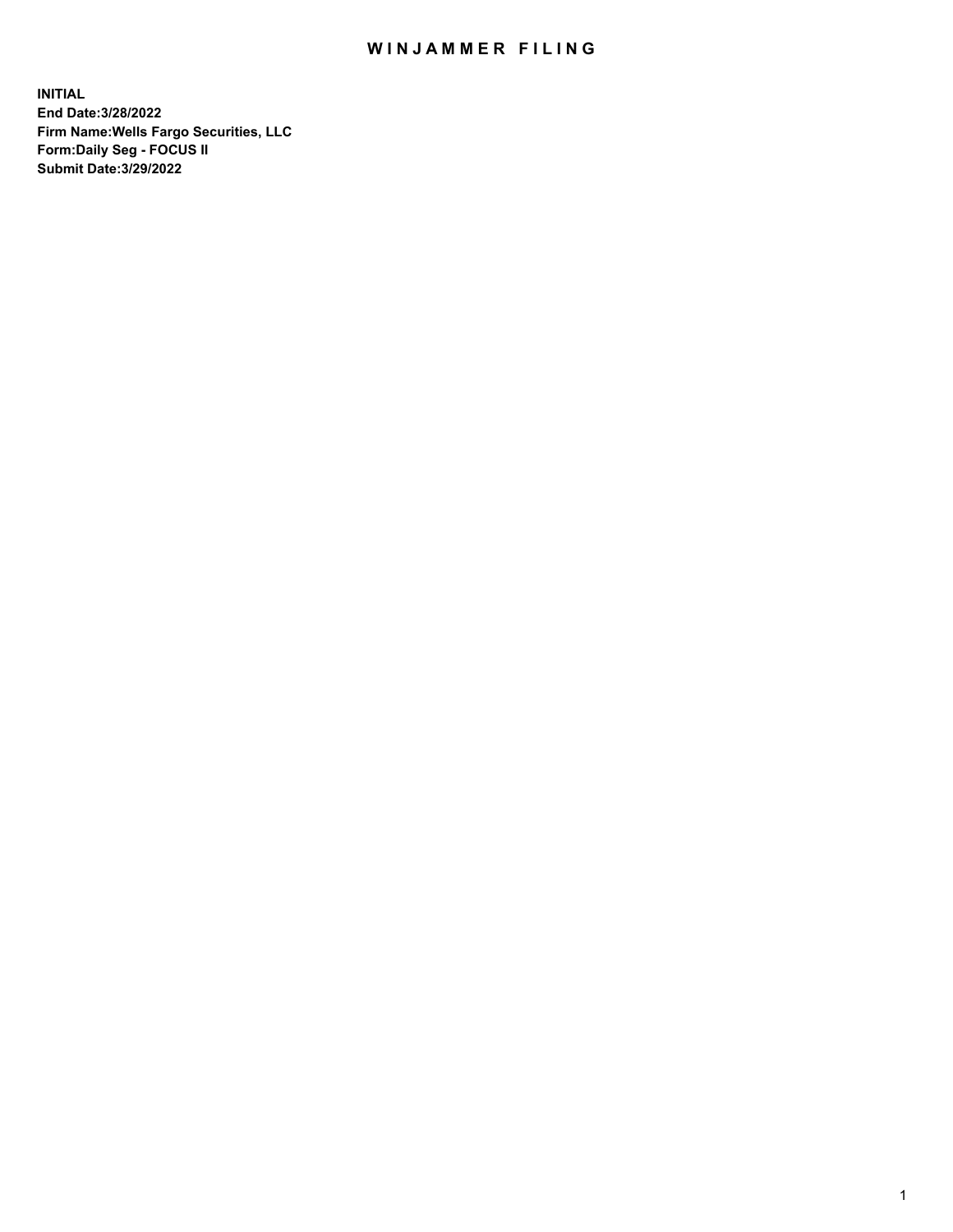**INITIAL End Date:3/28/2022 Firm Name:Wells Fargo Securities, LLC Form:Daily Seg - FOCUS II Submit Date:3/29/2022 Daily Segregation - Cover Page**

| Name of Company                                                                                                                                                                                                                                                                                                                | <b>Wells Fargo Securities LLC</b>                          |
|--------------------------------------------------------------------------------------------------------------------------------------------------------------------------------------------------------------------------------------------------------------------------------------------------------------------------------|------------------------------------------------------------|
| <b>Contact Name</b>                                                                                                                                                                                                                                                                                                            | <b>James Gnall</b>                                         |
| <b>Contact Phone Number</b>                                                                                                                                                                                                                                                                                                    | 917-699-6822                                               |
| <b>Contact Email Address</b>                                                                                                                                                                                                                                                                                                   | james.w.gnall@wellsfargo.com                               |
| FCM's Customer Segregated Funds Residual Interest Target (choose one):<br>a. Minimum dollar amount: ; or<br>b. Minimum percentage of customer segregated funds required:% ; or<br>c. Dollar amount range between: and; or<br>d. Percentage range of customer segregated funds required between:% and%.                         | 105,000,000<br><u>0</u><br>0 <sub>0</sub><br>00            |
| FCM's Customer Secured Amount Funds Residual Interest Target (choose one):<br>a. Minimum dollar amount: ; or<br>b. Minimum percentage of customer secured funds required:%; or<br>c. Dollar amount range between: and; or<br>d. Percentage range of customer secured funds required between:% and%.                            | 30,000,000<br><u>0</u><br>0 <sub>0</sub><br>0 <sub>0</sub> |
| FCM's Cleared Swaps Customer Collateral Residual Interest Target (choose one):<br>a. Minimum dollar amount: ; or<br>b. Minimum percentage of cleared swaps customer collateral required:% ; or<br>c. Dollar amount range between: and; or<br>d. Percentage range of cleared swaps customer collateral required between:% and%. | 355,000,000<br><u>0</u><br>00<br>00                        |

Attach supporting documents CH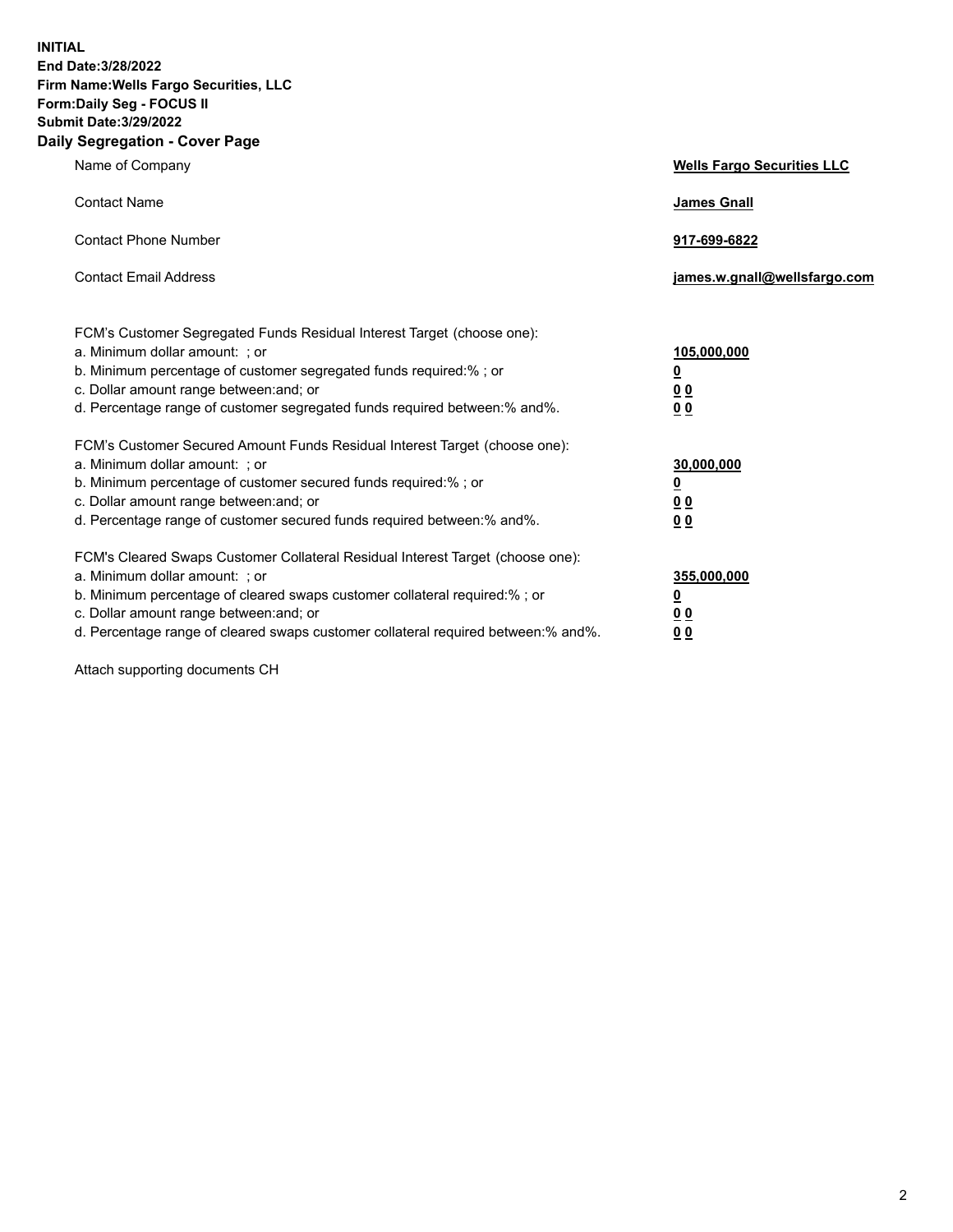**INITIAL End Date:3/28/2022 Firm Name:Wells Fargo Securities, LLC Form:Daily Seg - FOCUS II Submit Date:3/29/2022 Daily Segregation - Secured Amounts**

Foreign Futures and Foreign Options Secured Amounts Amount required to be set aside pursuant to law, rule or regulation of a foreign government or a rule of a self-regulatory organization authorized thereunder **0** [7305] 1. Net ledger balance - Foreign Futures and Foreign Option Trading - All Customers A. Cash **673,504,451** [7315] B. Securities (at market) **329,838,224** [7317] 2. Net unrealized profit (loss) in open futures contracts traded on a foreign board of trade **-187,552,672** [7325] 3. Exchange traded options a. Market value of open option contracts purchased on a foreign board of trade **20** [7335] b. Market value of open contracts granted (sold) on a foreign board of trade **-126,656** [7337] 4. Net equity (deficit) (add lines 1. 2. and 3.) **815,663,367** [7345] 5. Account liquidating to a deficit and account with a debit balances - gross amount **3,540,866** [7351] Less: amount offset by customer owned securities **-3,536,157** [7352] **4,709** [7354] 6. Amount required to be set aside as the secured amount - Net Liquidating Equity Method (add lines 4 and 5) 7. Greater of amount required to be set aside pursuant to foreign jurisdiction (above) or line 6. FUNDS DEPOSITED IN SEPARATE REGULATION 30.7 ACCOUNTS 1. Cash in banks A. Banks located in the United States **244,603,467** [7500] B. Other banks qualified under Regulation 30.7 **2,267,208** [7520] **246,870,675** [7530] 2. Securities A. In safekeeping with banks located in the United States **434,878,833** [7540] B. In safekeeping with other banks qualified under Regulation 30.7 **0** [7560] **434,878,833** [7570] 3. Equities with registered futures commission merchants A. Cash **-18,551,678** [7580] B. Securities **44,959,391** [7590] C. Unrealized gain (loss) on open futures contracts **63,946,945** [7600] D. Value of long option contracts **20** [7610] E. Value of short option contracts **-126,656** [7615] **90,228,022** [7620] 4. Amounts held by clearing organizations of foreign boards of trade A. Cash **0** [7640] B. Securities **0** [7650] C. Amount due to (from) clearing organization - daily variation **0** [7660] D. Value of long option contracts **0** [7670] E. Value of short option contracts **0** [7675] **0** [7680] 5. Amounts held by members of foreign boards of trade A. Cash **416,599,788** [7700] B. Securities **0** [7710] C. Unrealized gain (loss) on open futures contracts **-243,188,284** [7720] D. Value of long option contracts **0** [7730] E. Value of short option contracts **0** [7735] **173,411,504** [7740]

6. Amounts with other depositories designated by a foreign board of trade **0** [7760]

- 7. Segregated funds on hand **0** [7765]
- 8. Total funds in separate section 30.7 accounts **945,389,034** [7770]
- 9. Excess (deficiency) Set Aside for Secured Amount (subtract line 7 Secured Statement Page 1 from Line 8)
- 10. Management Target Amount for Excess funds in separate section 30.7 accounts **30,000,000** [7780]
- 11. Excess (deficiency) funds in separate 30.7 accounts over (under) Management Target **99,720,958** [7785]

**815,668,076** [7355]

## **815,668,076** [7360]

**129,720,958** [7380]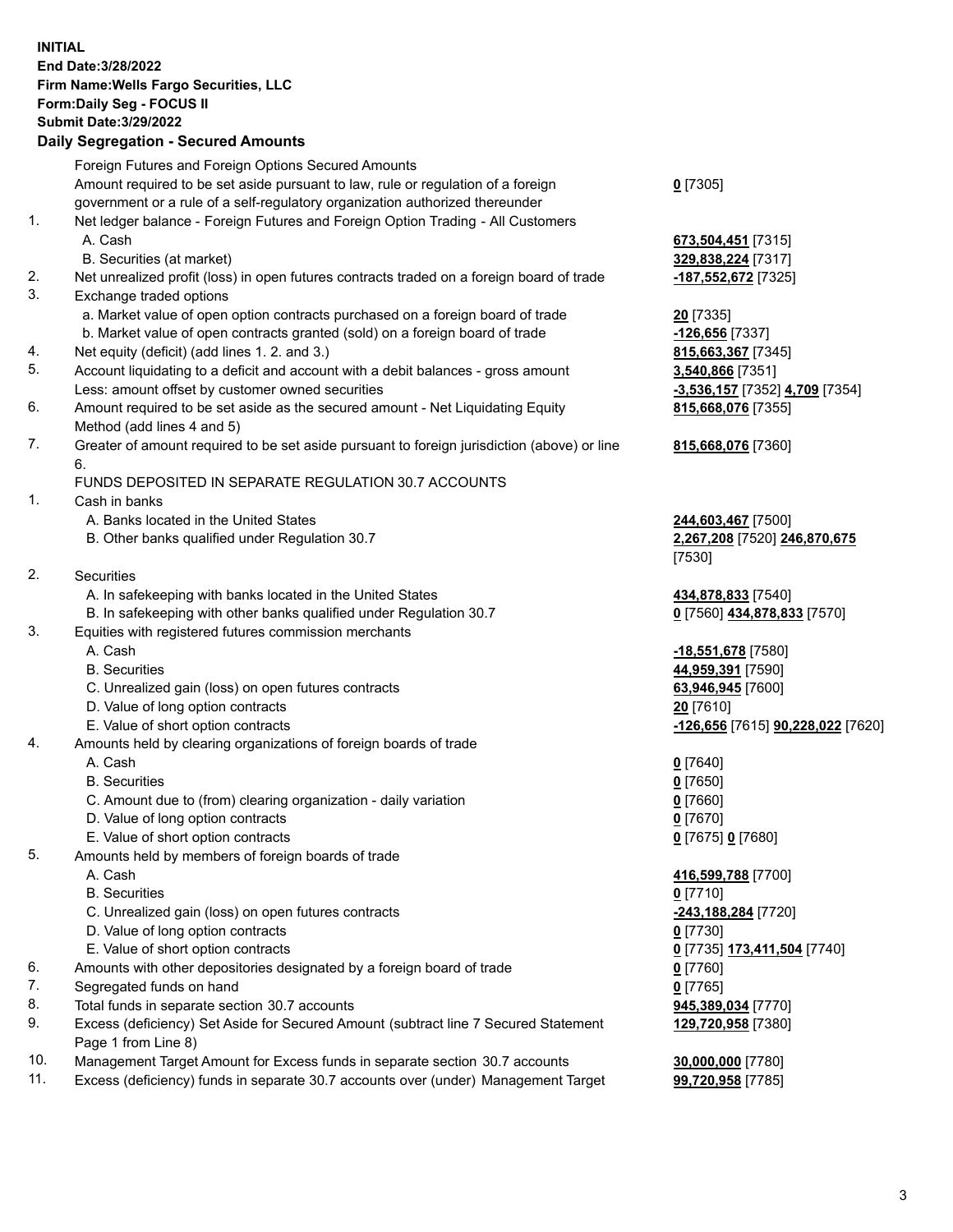**INITIAL End Date:3/28/2022 Firm Name:Wells Fargo Securities, LLC Form:Daily Seg - FOCUS II Submit Date:3/29/2022 Daily Segregation - Segregation Statement** SEGREGATION REQUIREMENTS(Section 4d(2) of the CEAct) 1. Net ledger balance A. Cash **3,650,285,022** [7010] B. Securities (at market) **1,962,195,068** [7020] 2. Net unrealized profit (loss) in open futures contracts traded on a contract market **-206,689,838** [7030] 3. Exchange traded options A. Add market value of open option contracts purchased on a contract market **2,730,945,136** [7032] B. Deduct market value of open option contracts granted (sold) on a contract market **-2,601,349,834** [7033] 4. Net equity (deficit) (add lines 1, 2 and 3) **5,535,385,554** [7040] 5. Accounts liquidating to a deficit and accounts with debit balances - gross amount **131,980,840** [7045] Less: amount offset by customer securities **-131,980,828** [7047] **12** [7050] 6. Amount required to be segregated (add lines 4 and 5) **5,535,385,566** [7060] FUNDS IN SEGREGATED ACCOUNTS 7. Deposited in segregated funds bank accounts A. Cash **63,670,338** [7070] B. Securities representing investments of customers' funds (at market) **800,441,623** [7080] C. Securities held for particular customers or option customers in lieu of cash (at market) **274,223,335** [7090] 8. Margins on deposit with derivatives clearing organizations of contract markets A. Cash **2,971,747,085** [7100] B. Securities representing investments of customers' funds (at market) **124,006,293** [7110] C. Securities held for particular customers or option customers in lieu of cash (at market) **1,687,971,733** [7120] 9. Net settlement from (to) derivatives clearing organizations of contract markets **-14,768,921** [7130] 10. Exchange traded options A. Value of open long option contracts **2,730,945,136** [7132] B. Value of open short option contracts **-2,601,349,834** [7133] 11. Net equities with other FCMs A. Net liquidating equity **0** [7140] B. Securities representing investments of customers' funds (at market) **0** [7160] C. Securities held for particular customers or option customers in lieu of cash (at market) **0** [7170] 12. Segregated funds on hand **0** [7150] 13. Total amount in segregation (add lines 7 through 12) **6,036,886,788** [7180] 14. Excess (deficiency) funds in segregation (subtract line 6 from line 13) **501,501,222** [7190] 15. Management Target Amount for Excess funds in segregation **105,000,000** [7194] 16. Excess (deficiency) funds in segregation over (under) Management Target Amount **396,501,222** [7198]

Excess